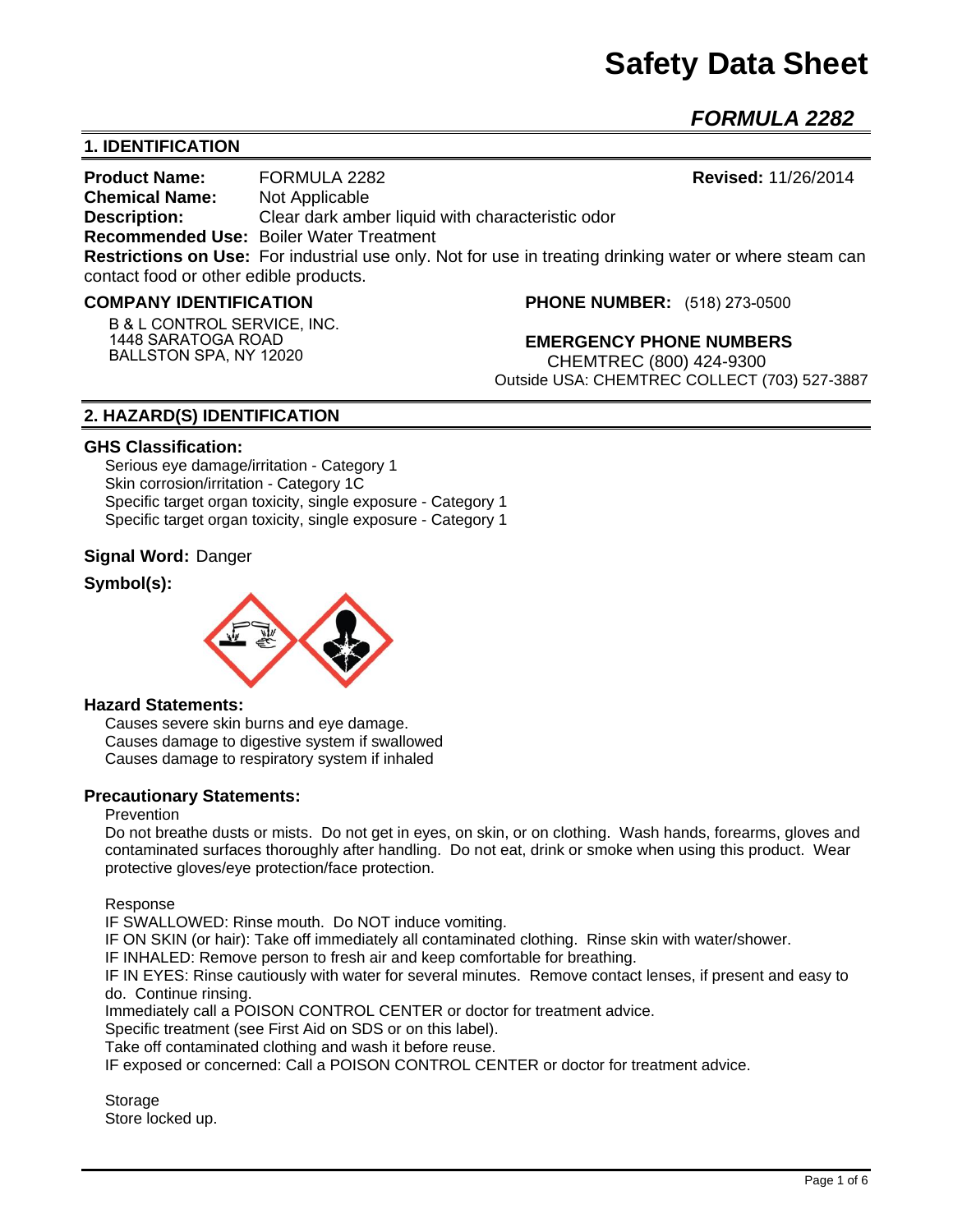Disposal

Dispose of contents/container in accordance with local, regional, national and international regulations.

### **Hazards Not Otherwise Classified:** None Known.

#### **Percentages of Components with Unknown Acute Toxicity:**

Oral: 11%

## **3. COMPOSITION / INFORMATION ON INGREDIENTS**

| <b>CHEMICAL INGREDIENTS</b>       | <b>CAS NO.*</b> | PERCENT (%)** |
|-----------------------------------|-----------------|---------------|
| DIETHYLAMINOETHANOL               | 100-37-8        | $2\% - 8\%$   |
| SODIUM HYDROXIDE                  | 1310-73-2       | $< 5\%$       |
| ACUMER 3100                       | Proprietary     | M             |
| ETHYLENEDIAMINETETRAACETATE ESTER | 64-02-8         |               |
| SODIUM LIGNOSULFONATE             | 8061-51-6       |               |

#### **Legend: L=<1%; M=1-10%; H=>10%**

**\* Exposure limit and regulatory information in Sections 8 & 15 \*\* Exact percentage is a trade secret. Concentration range is provided to assist users in providing appropriate protections.**

#### **4. FIRST AID MEASURES**

**Eye Contact:** Immediately flush with clean, cool water for 15 minutes and if irritation persists, get medical attention.

- **Skin Contact:** Immediately wash skin with soap and plenty of water while removing contaminated clothing, for at least 15 minutes. If irritation persists, get medical attention. Launder contaminated clothing before reuse.
- **Inhalation:** No adverse effects anticipated by this route of exposure. If effects occur, remove patient to fresh air and give artificial respiration via a suitable mechanical device such as a bag and mask if required and get medical attention. Do not use mouth-to-mouth resuscitation.
- **Ingestion:** Do not induce vomiting. Rinse mouth with copious quantities of water first and get immediate medical attention. Drink several glasses of water. Never give anything by mouth to an unconscious person. If vomiting occurs, keep airways clear.
- **Note to Physician:** There is no specific antidote. Treatment of overexposure should be directed at the control of symptoms and the clinical condition of the patient. Aspiration may cause lung damage. Probable mucosal damage may contraindicate the use of gastric lavage.

#### **Most Important Symptoms/Effects:**

- **Eye Contact:** May cause severe irritation or burns. Prolonged contact may cause irreversible damage and/or blindness.
- **Skin Contact:** Prolonged contact may cause severe irritation or burns. Prolonged or extensive contact may result in absorption of harmful amounts.
- **Inhalation:** Inhalation of mist may be irritating; a stinging sensation may be experienced. May cause damage to the upper respiratory tract and lungs under severe conditions.
- **Ingestion:** May be toxic. May cause severe irritation or burns of the mouth, throat, and internal tissues resulting in possible nausea and/or vomiting. Large amounts can result in acute toxic effects which may be fatal.

#### **Indication of Immediate Medical Attention and Special Treatment, if Necessary:**

Other than acute, none known. See section 11 for toxicological information.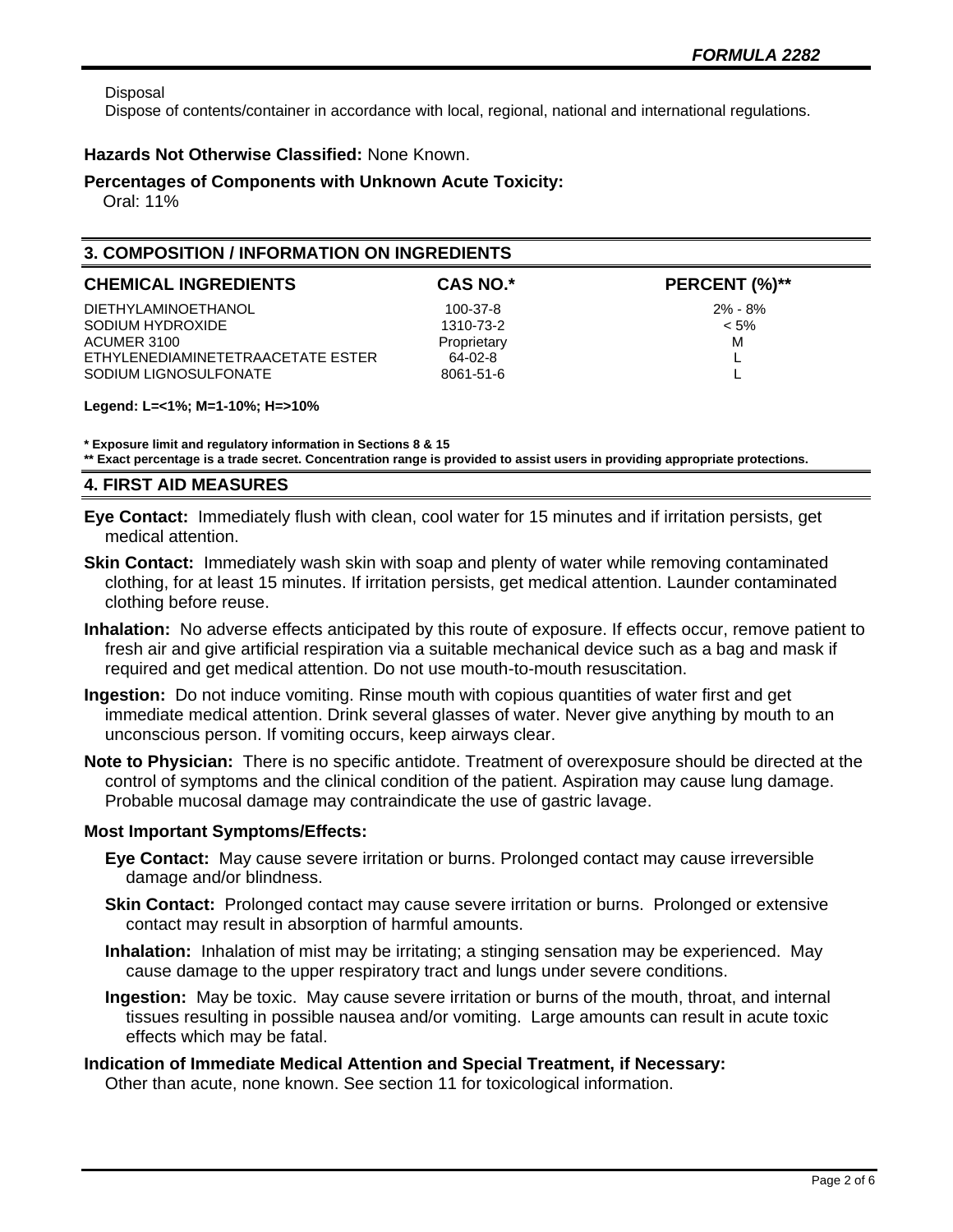# **5. FIRE FIGHTING MEASURES**

**Suitable (and Unsuitable) Extinguishing Media:** Any media suitable for the surrounding fire.

- **Specific Hazards Arising from the Chemical:** Product is corrosive to eyes, skin, and respiratory system. Closed containers may rupture (due to buildup of pressure) when exposed to extreme heat. If evaporated to dryness, some product residuals may burn. Thermal decomposition may release oxides of carbon, nitrogen and sulfur.
- **Special Protective Equipment and Precautions for Fire-Fighters:** Wear self-contained breathing apparatus and full turn-out gear. Approach fire from upwind direction. If possible, move containers away from fire. Cool fire exposed containers with water spray. If containers rupture or leak, product may evolve irritating or toxic gas under extreme heat. Contain runoff

## **6. ACCIDENTAL RELEASE MEASURES**

#### **Spill Containment and Clean-up Instructions:**

Wear suitable protective equipment found in section 8. Small spills may be flushed with copious quantities of water, preferably to a sanitary sewer or waste treatment facility. Larger spills may be absorbed in sawdust or other absorbent and sweepings disposed of in an approved landfill. The area may then be flushed with copious quantities of water. Floor may be slippery; use care to avoid falling. Avoid release of this product into the environment to prevent contamination of soil, sewers, natural waterways and/or groundwater. See Section 12 for Ecological Information.

#### **7. HANDLING AND STORAGE**

#### **Handling and Storage:**

Store in a cool, dry, well ventilated area, between 10°C and 49°C. Keep containers tightly closed when not in use and follow all recommended safety precautions when handling the material. Keep out of sun and away from heat or open flame. Keep away from incompatible materials. See Section 10 for incompatible materials.

## **8. EXPOSURE CONTROL / PERSONAL PROTECTION**

**Engineering Controls:** General ventilation expected to be satisfactory

#### **PERSONAL PROTECTION EQUIPMENT**

**Respiratory:** Not normally required unless misting occurs. Wear a OSHA or NIOSH approved respirator.

**Eyes and Face:** Chemical resistant goggles or face shield.

**Hands and Skin:** Chemical resistant rubber, neoprene latex or PVC

**Other Protective Equipment:** Eyewash station in area of use. Wear long sleeve shirt, long pants, and boots.

#### **EXPOSURE GUIDELINES**

#### **Exposure Limits:**

**COMPONENT TLV** DIETHYLAMINOETHANOL 2ppm(skin) SODIUM HYDROXIDE 2mg/m<sup>3</sup>/15M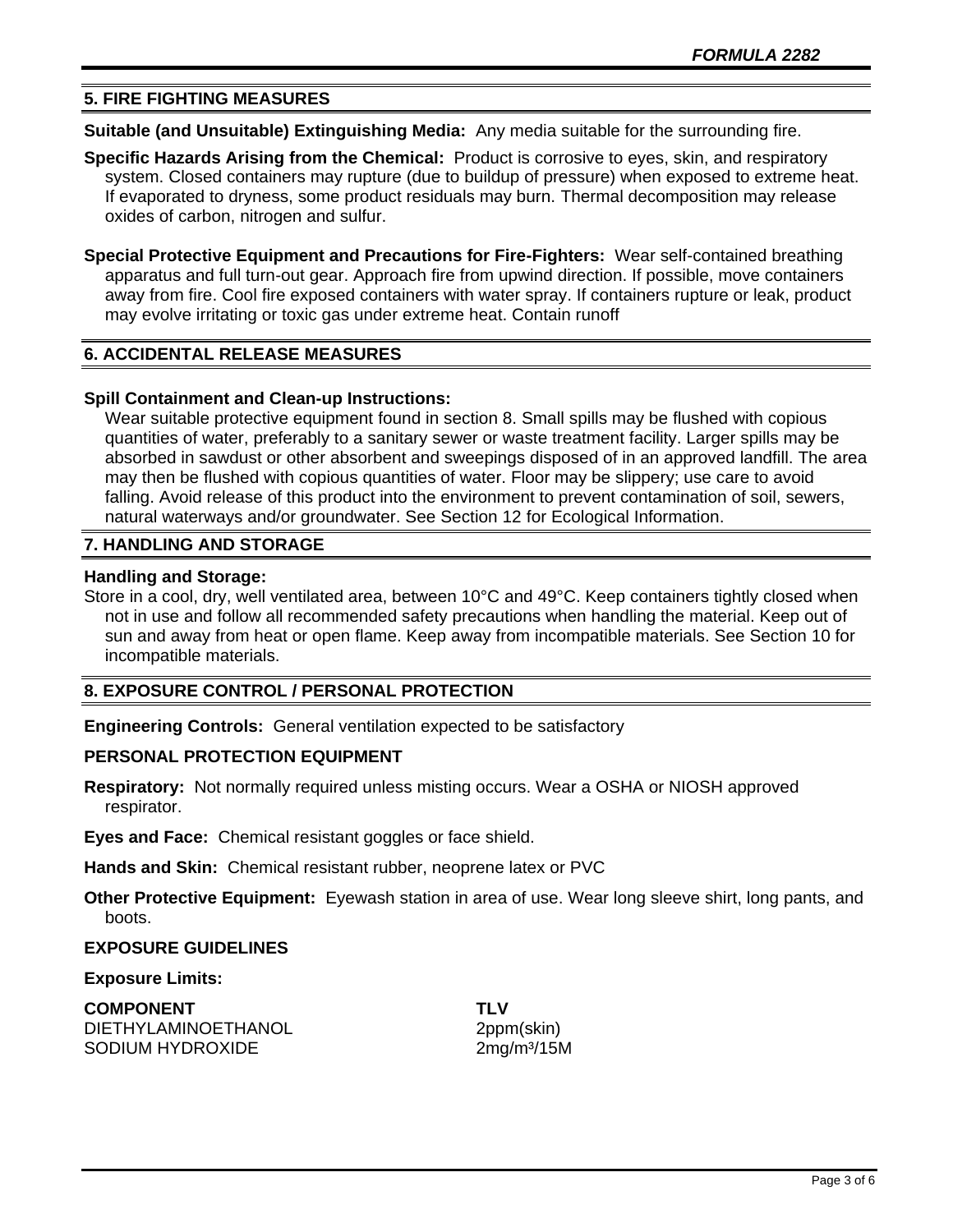# **9. PHYSICAL AND CHEMICAL PROPERTIES**

| <b>Appearance and Odor:</b>         | Clear dark amber liquid with characteristic odor |                                        |                        |
|-------------------------------------|--------------------------------------------------|----------------------------------------|------------------------|
| <b>Odor Threshold:</b>              | N.D.                                             | <b>Vapor Pressure:</b>                 | N.A.                   |
| pH (undiluted):                     | $12.3 - 12.9$                                    | <b>Vapor Density:</b>                  | ا>                     |
| <b>Freeze Point:</b>                | $<$ 0°C (32°F)                                   | Specific Gravity(@22°C):               | 1.005 - 1.015          |
| <b>Boiling Point:</b>               | >100°C (212°F)                                   | <b>Solubility in Water:</b>            | Complete               |
| <b>Flash Point:</b>                 | <b>None</b>                                      | <b>Partition Coefficient:</b>          | N.D. (n-octanol/water) |
|                                     |                                                  | <b>Auto-Ignition Temperature:</b>      | N.D.                   |
| <b>Evaporation Rate:</b>            | 1.0                                              | <b>Decomposition Temperature: N.D.</b> |                        |
| Flammability (solid, gas): No       |                                                  | <b>Viscosity:</b>                      | N.D.                   |
| Flammable Limits in Air: LFL - N.A. | $UFL - N.A.$                                     |                                        |                        |

# **10. STABILITY AND REACTIVITY**

**Reactivity:** Not normally reactive at normal temperatures and pressure.

**Chemical Stability:** Stable under normal conditions

**Possibility of Hazardous Reactions:** Will not occur under normal conditions.

**Conditions to Avoid:** Avoid excessive heat, sparks or open flames.

**Incompatible Materials:** Concentrated acids or oxidizing agents.

**Hazardous Decomposition Products:** Thermal decomposition may release oxides of carbon, nitrogen and sulfur.

#### **11. TOXICOLOGICAL INFORMATION**

**Ingestion Testing:** Rat, LD50: > 5,000 mg/kg\*

**Skin Testing:** Rabbit, LD50: > 5,000 mg/kg

**Inhalation Testing:** None established for this product.

\*Calculated based on GHS acute toxicity formula.

#### **CHRONIC TOXICITY DATA**

**Sensitization Testing:** None established for this product.

**Other Testing:** None established for this product.

**Routes of Exposure:** Eyes, Ingestion, Inhalation, Skin.

**Eye Contact:** May cause severe irritation or burns. Prolonged contact may cause irreversible damage and/or blindness.

**Skin Contact:** Prolonged contact may cause severe irritation or burns. Prolonged or extensive contact may result in absorption of harmful amounts.

**Inhalation:** Inhalation of mist may be irritating; a stinging sensation may be experienced. May cause damage to the upper respiratory tract and lungs under severe conditions.

**Ingestion:** May be toxic. May cause severe irritation or burns of the mouth, throat, and internal tissues resulting in possible nausea and/or vomiting. Large amounts can result in acute toxic effects which may be fatal.

**Medical Conditions Aggravated by Exposure:** None known.

**Chronic Effects from Repeated Overexposure:** Other than short term effects, none established.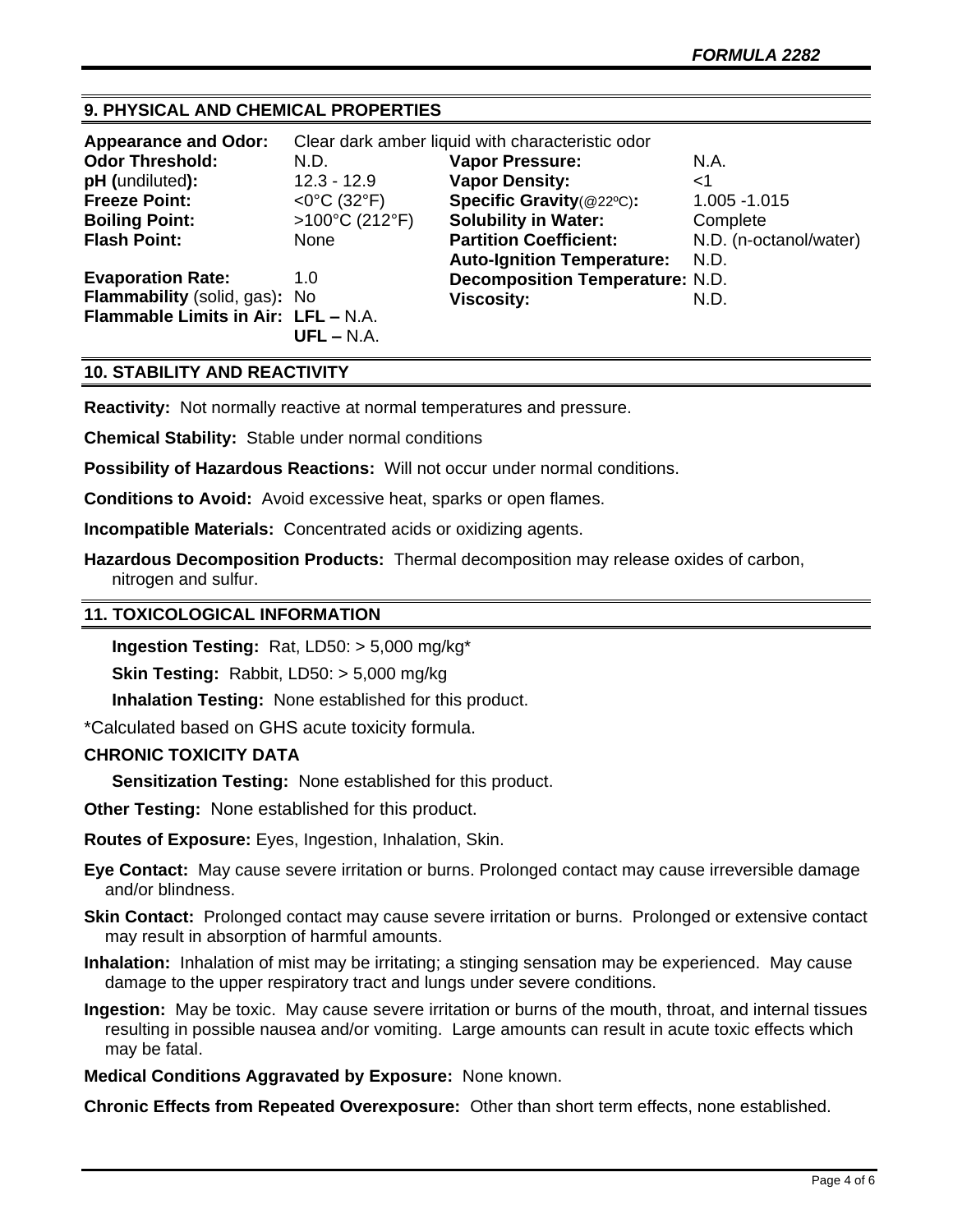# **12. ECOLOGICAL INFORMATION**

#### **Aquatic Toxicity Data:**

 Invertebrate: Daphnia magna, EC50/48hr: > 1,000 mg/l Fish: Rainbow trout, LC50/96hr: > 1,000 mg/l \*Calculated based on GHS acute aquatic toxicity formula.

**Product Fate Data:** None established for this product.

**Biodegradation Data:** None established for this product.

#### **13. DISPOSAL CONSIDERATIONS**

**Waste Disposal:** Dispose of in accordance with local, regional, national and international regulations. Contact the Hazardous Waste representative at the nearest EPA Regional Office for guidance. Container Disposal: Triple rinse container (or equivalent) promptly after emptying and offer for reconditioning if appropriate. Empty the rinsate into application equipment or a mix tank or store rinsate for later use or disposal.

# **14. TRANSPORT INFORMATION**

# **US DEPARTMENT OF TRANSPORTATION (DOT) INFORMATION**

**UN/NA ID Number:** UN3266 **Proper Shipping Name:** CORROSIVE LIQUID, BASIC, INORGANIC, N.O.S. (CONTAINS SODIUM HYDROXIDE) **Hazard Class:** 8 **Packing Group:** PGII

# **VESSEL TRANSPORT (IMO/IMDG)**

**UN/NA ID Number:** UN3266 **Proper Shipping Name:** CORROSIVE LIQUID, BASIC, INORGANIC, N.O.S. (CONTAINS SODIUM HYDROXIDE) **Hazard Class:** 8 **Packing Group:** PGII **Marine Pollutant:** No

# **15. REGULATORY INFORMATION**

# **US FEDERAL REGULATIONS**

**TSCA:** All ingredients listed or exempt from listing. **CERCLA and/or SARA RQ:** No ingredients listed in this section. **SARA Section 302 Hazard Class:** No ingredients listed in this section. **SARA Section 311/312 Chemicals:**  Acute Health Hazard: Yes Chronic Health Hazard: No Fire Hazard: No

 Sudden Release of Pressure Hazard: No Reactive Hazard: No

**SARA Section 313 Chemicals:** No ingredients listed in this section.

#### **STATE REGULATIONS**

This product does not contain any ingredients known to the State of California to cause cancer.